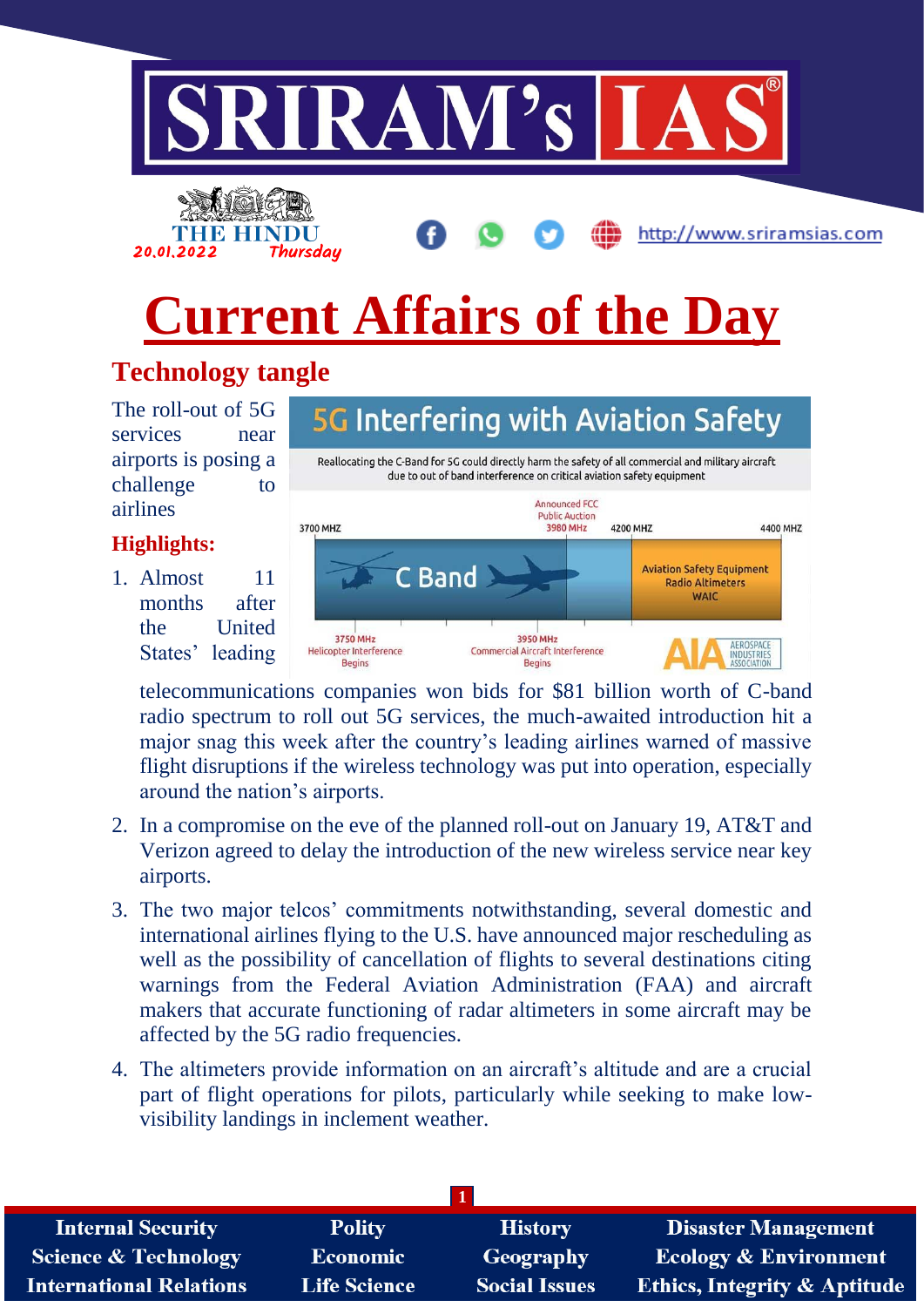



5. At the heart of the impasse lies the fact that both the 5G services and some flight equipment operate on the same C-band radio spectrum, with only the frequencies varying.

The airplane is shown over a point on the ground.

At this instant, the radar altimeter transmitting the carrier at its lowe: frequency (A).

The signal travels to the ground a is reflected back to the airplane at same frequency (A).

The returning signal reaches the airplane after an interval of time, the number of microseconds it takes for the round trip.



http://www.sriramsias.com

6. The FAA has said it is working with altimeter manufacturers to evaluate data from the wireless companies to determine how robust each model is, and, if required, have the devices retrofitted or replaced.

## **States weigh options on IAS cadre rule changes**

- 1. The Union government is planning to acquire for itself overriding powers to transfer IAS and IPS officers through Central deputation, doing away with the requirement of taking the approval of the State governments.
- 2. The Department of Personnel and Training (DoPT) wrote to the States that the Union government



proposes to amend Rule 6 (deputation of cadre officers) of the Indian Administrative Service (Cadre) Rules 1954.

3. The Center's move is set to put it in a collision course with the States, particularly those ruled by the Opposition. At least six State governments had written to the DoPT opposing the move, and they include the States governed by the BJP and its allies.

| <b>Internal Security</b>        | <b>Polity</b>       | <b>History</b>       | <b>Disaster Management</b>              |
|---------------------------------|---------------------|----------------------|-----------------------------------------|
| <b>Science &amp; Technology</b> | <b>Economic</b>     | Geography            | <b>Ecology &amp; Environment</b>        |
| <b>International Relations</b>  | <b>Life Science</b> | <b>Social Issues</b> | <b>Ethics, Integrity &amp; Aptitude</b> |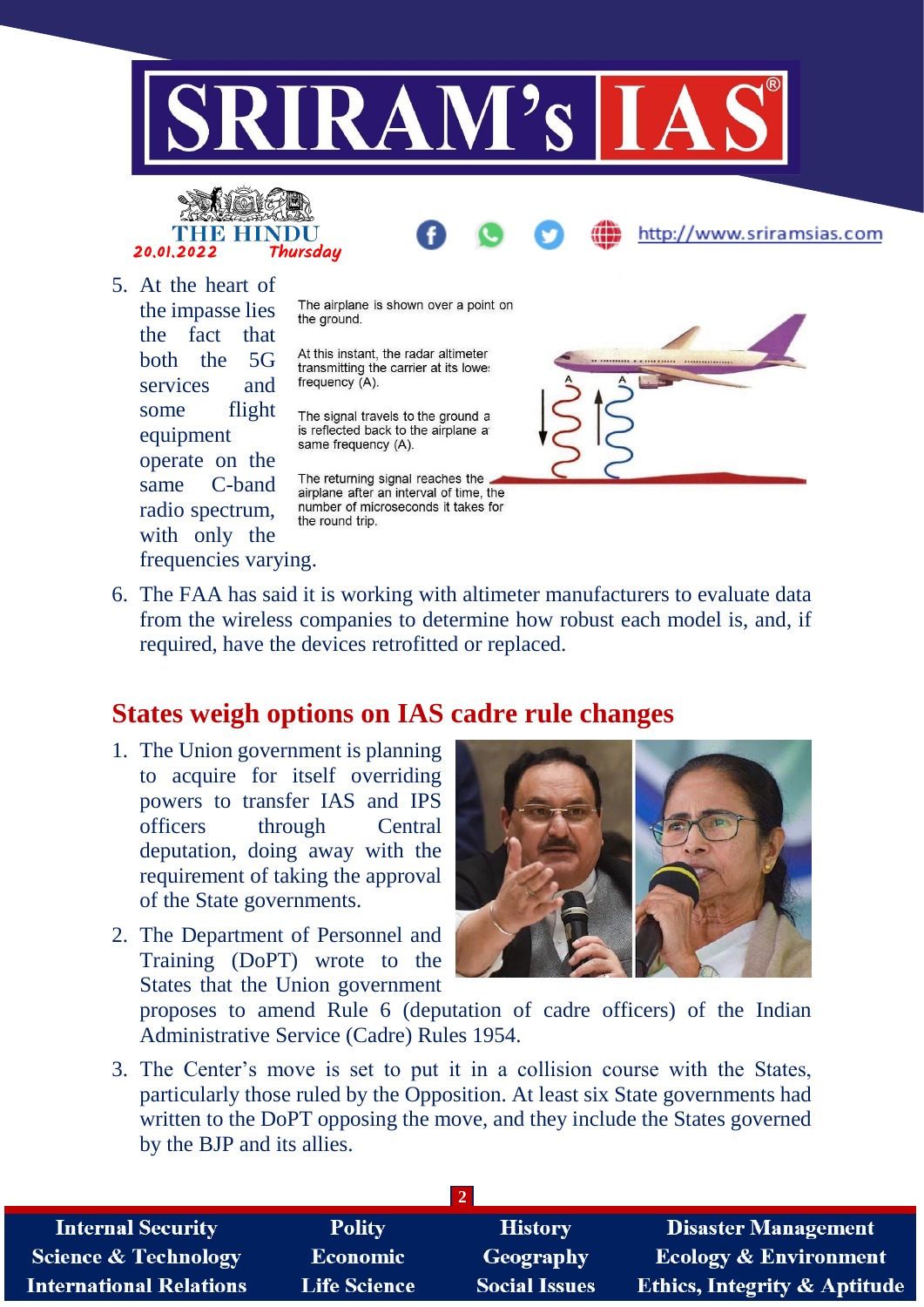

4. The letter comes in the wake of a shortage of All India Services (AIS) officers in Union Ministries. The DoPT said in its communication that the States "are not sponsoring an adequate number of officers for Central deputation", and the number of officers is not sufficient to meet the requirement at the Center.

The Central Government may, with the concurrence of the State Government  $5(2)$ concerned transfer a cadre officer from one cadre to another cadre.

6. <sup>6</sup>Deputation of cadre officers -  $6(1)$  A cadre officer may, with the concurrence of the State Governments concerned and the Central Government, be deputed for service under the Central Government or another State Government or under a company, association or body of individuals, whether incorporated or not, which is wholly or substantially owned or controlled by the Central Government or by another State Government.

<sup>7</sup>Provided that in case of any disagreement, the matter shall be decided by the Central Government and the State Government or State Governments concerned shall give effect to the decision of the Central Government.

 $6(2)$ A cadre officer may also be deputed for service under -

(i) a company, association or body of individuals, whether incorporated or not, which is wholly or substantially owned or controlled by a State Government, a Municipal Corporation or a Local Body, by the State Government on whose cadre he is borne: and

#### **Central deputation**

- 1. In normal practice, the Center asks every year for an "offer list" of officers of the All India Services (IAS, IPS and Indian Forest Service) willing to go on central deputation, after which it selects officers from that list.
- 2. Rule 6(1) of the IAS Cadre Rules says an officer may, "with the concurrence of the State Governments concerned and the Central Government, be deputed for service under the Central Government or another State Government…" It says "in case of any disagreement, the matter shall be decided by the Central Government and the State Government or State Governments concerned shall give effect to the decision of the Central Government."
- 3. In a PIL in the Supreme Court petitioners pleaded that Rule 6(1) be struck down because of the Rule, states have to bear the brunt of arbitrary actions taken by the Center, while the Rule makes it difficult for the Center to enforce its will on a state that refuses to back down.

| <b>Internal Security</b>        | <b>Polity</b>       | <b>History</b>       | <b>Disaster Management</b>              |
|---------------------------------|---------------------|----------------------|-----------------------------------------|
| <b>Science &amp; Technology</b> | <b>Economic</b>     | Geography            | <b>Ecology &amp; Environment</b>        |
| <b>International Relations</b>  | <b>Life Science</b> | <b>Social Issues</b> | <b>Ethics, Integrity &amp; Aptitude</b> |